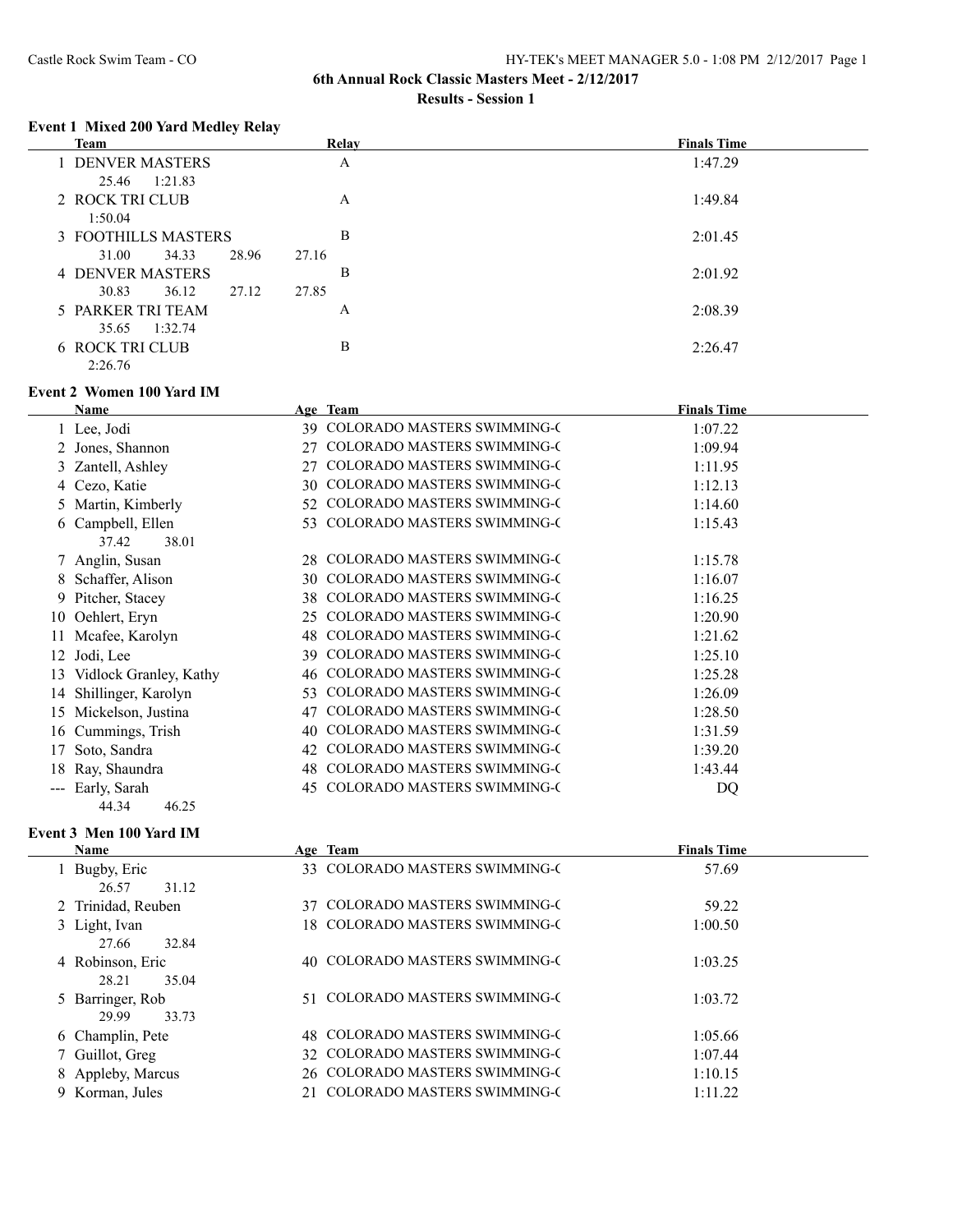## **(Event 3 Men 100 Yard IM)**

| <b>Name</b>                             |       | Age Team                       | <b>Finals Time</b> |
|-----------------------------------------|-------|--------------------------------|--------------------|
| 10 Pfenning, Paul                       |       | 58 COLORADO MASTERS SWIMMING-C | 1:12.78            |
| 11 Cruz, Edwardo                        |       | 47 COLORADO MASTERS SWIMMING-C | 1:14.19            |
| 32.44<br>41.75                          |       |                                |                    |
| 12 Bunevich, Steve                      |       | 56 COLORADO MASTERS SWIMMING-C | 1:14.66            |
| 13 Batizy, Levente                      |       | 70 COLORADO MASTERS SWIMMING-C | 1:15.97            |
| 14 Andrus, William                      |       | 39 COLORADO MASTERS SWIMMING-C | 1:19.60            |
| <b>Event 4 Women 200 Yard Freestyle</b> |       |                                |                    |
| <b>Name</b>                             |       | Age Team                       | <b>Finals Time</b> |
| 1 Garnier, Kathy                        |       | 56 COLORADO MASTERS SWIMMING-C | 2:16.61            |
| 31.90<br>35.35                          | 34.85 | 34.51                          |                    |
| 2 Dussliere, Julie                      |       | 44 COLORADO MASTERS SWIMMING-C | 2:18.03            |
| 3 Cezo, Katie                           |       | 30 COLORADO MASTERS SWIMMING-C | 2:23.26            |
| 32.33<br>35.37                          | 37.55 | 38.01                          |                    |
| 4 Schaffer, Alison                      |       | 30 COLORADO MASTERS SWIMMING-C | 2:25.83            |
| 32.93<br>37.04                          | 37.90 | 37.96                          |                    |
| 5 Garofano, Tiffany                     |       | 43 COLORADO MASTERS SWIMMING-C | 2:40.57            |
| 36.06<br>40.18                          | 42.55 | 41.78                          |                    |
| 6 Cummings, Trish                       |       | 40 COLORADO MASTERS SWIMMING-C | 2:42.34            |
| 7 Lincoln, Laura Beth                   |       | 33 COLORADO MASTERS SWIMMING-C | 2:43.58            |
| 8 Hayes, Laurie                         |       | 41 COLORADO MASTERS SWIMMING-C | 2:44.89            |
| 38.39<br>41.70                          | 43.86 | 40.94                          |                    |
| 9 Hartney, Tanya                        |       | 44 COLORADO MASTERS SWIMMING-C | 2:45.82            |
| 36.73<br>41.41                          | 43.47 | 44.21                          |                    |
| 10 Moreno, Bridget                      |       | 42 COLORADO MASTERS SWIMMING-C | 2:49.58            |
| 11 Bird, Gretchen                       |       | 39 COLORADO MASTERS SWIMMING-C | 2:51.18            |
| Event 5 Men 200 Yard Freestyle          |       |                                |                    |
| <b>Name</b>                             |       | Age Team                       | <b>Finals Time</b> |
| 1 Smith, Walter                         |       | 26 COLORADO MASTERS SWIMMING-C | 1:55.08            |
| 24.98<br>28.05                          | 30.39 | 31.66                          |                    |
| 2 Batchelder, John                      |       | 36 COLORADO MASTERS SWIMMING-C | 2:02.41            |
| 27.95<br>30.84                          | 31.94 | 31.68                          |                    |
| 3 Porras, Felipe                        |       | 21 COLORADO MASTERS SWIMMING-C | 2:10.00            |
| 29.02<br>32.24                          | 34.39 | 34.35                          |                    |

4 Martin, Garret 25 COLORADO MASTERS SWIMMING-C 2:10.40

5 Ballard, Jeffrey 25 COLORADO MASTERS SWIMMING-C 2:20.03

6 Smith, David 29 COLORADO MASTERS SWIMMING-C 2:20.48

7 Brower, William 50 COLORADO MASTERS SWIMMING-C 2:29.56

8 Chester, Justin 41 COLORADO MASTERS SWIMMING-C 2:30.28

9 Chambers, Rob 44 COLORADO MASTERS SWIMMING-C 2:45.56

10 Abrahams, Richard 71 COLORADO MASTERS SWIMMING-C 2:52.62

11 Burson, Bill 71 COLORADO MASTERS SWIMMING-C 3:11.16

29.53 33.14 34.14 33.59

30.16 32.66 36.57 40.64

31.23 35.13 37.52 36.60

34.88 37.59 38.83 38.26

33.33 37.40 39.93 39.62

34.39 41.10 45.67 44.40

25.69 55.40 47.05 44.48

44.97 48.17 49.79 48.23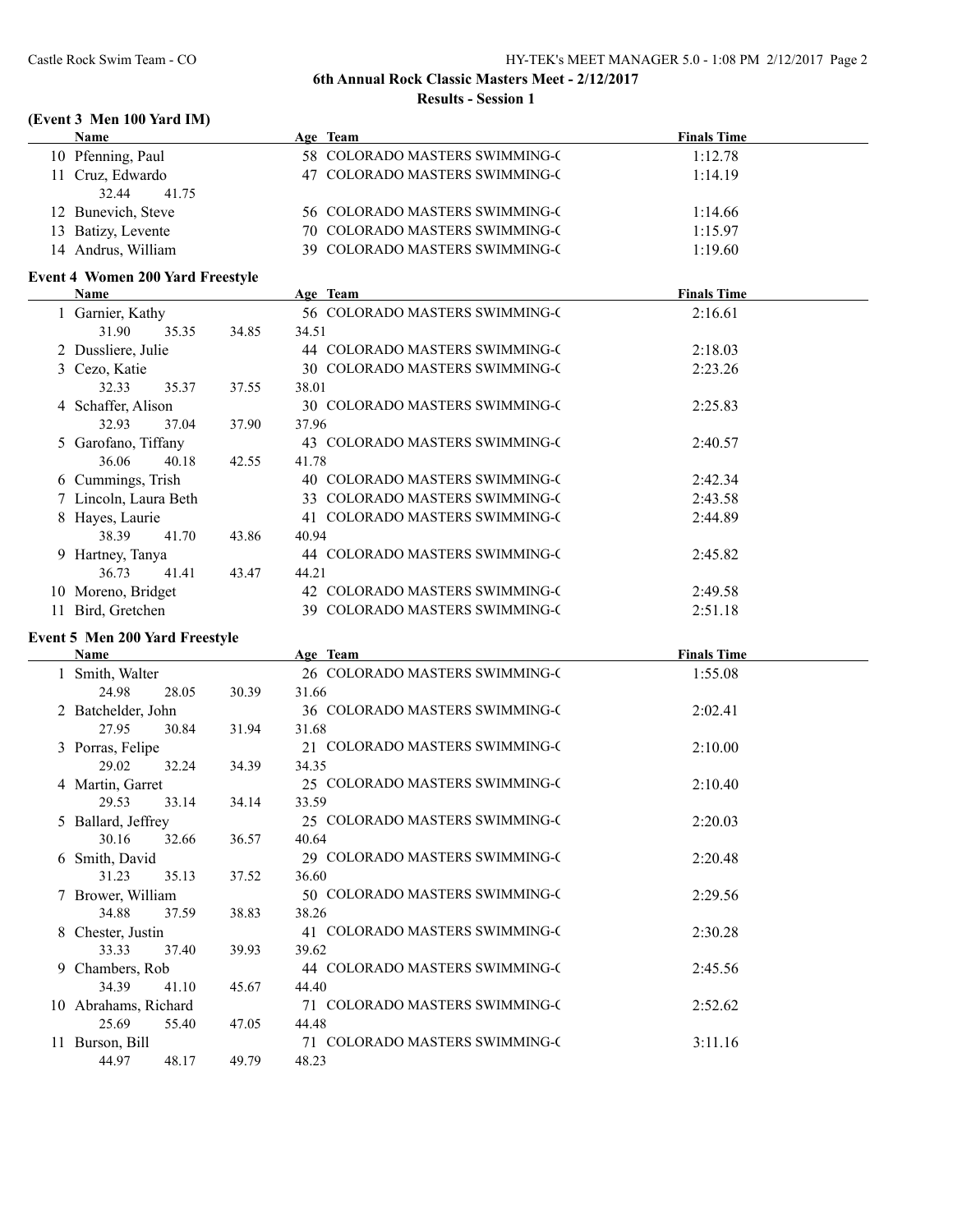## **Event 6 Women 100 Yard Breaststroke**

| <b>Name</b>              |    | Age Team                           | <b>Finals Time</b> |
|--------------------------|----|------------------------------------|--------------------|
| 1 Lee, Jodi              |    | 39 COLORADO MASTERS SWIMMING-C     | 1:14.30            |
| 38.77<br>35.53           |    |                                    |                    |
| 2 Campbell, Ellen        |    | 53 COLORADO MASTERS SWIMMING-C     | 1:24.93            |
| 40.05<br>44.88           |    |                                    |                    |
| 3 Vidlock Granley, Kathy |    | 46 COLORADO MASTERS SWIMMING-C     | 1:25.94            |
| 41.73<br>44.21           |    |                                    |                    |
| 4 Mickelson, Justina     | 47 | <b>COLORADO MASTERS SWIMMING-C</b> | 1:27.80            |
| 45.78<br>42.02           |    |                                    |                    |
| 5 Early, Sarah           |    | 45 COLORADO MASTERS SWIMMING-C     | 1:34.25            |
| 44.61<br>49.64           |    |                                    |                    |
| 6 Ballard, Rika          |    | 42 COLORADO MASTERS SWIMMING-C     | 1:36.04            |
| 51.69<br>44.35           |    |                                    |                    |
| 7 Whitman-Zai, Julie     |    | 57 COLORADO MASTERS SWIMMING-C     | 1:46.86            |
| 49.05<br>57.81           |    |                                    |                    |
| --- Oehlert, Eryn        |    | 25 COLORADO MASTERS SWIMMING-C     | DQ                 |
| 39.84<br>46.51           |    |                                    |                    |

## **Event 7 Men 100 Yard Breaststroke**

| Name                                 |    | Age Team                           | <b>Finals Time</b> |
|--------------------------------------|----|------------------------------------|--------------------|
| 1 Trinidad, Reuben<br>32.60<br>29.27 |    | 37 COLORADO MASTERS SWIMMING-C     | 1:01.87            |
| 2 Light, Ivan<br>33.14<br>36.58      |    | 18 COLORADO MASTERS SWIMMING-C     | 1:09.72            |
| 3 Hill, Tyler<br>31.57<br>39.24      |    | 23 COLORADO MASTERS SWIMMING-C     | 1:10.81            |
| 4 Appleby, Marcus<br>35.96<br>42.30  |    | 26 COLORADO MASTERS SWIMMING-C     | 1:18.26            |
| 5 Pfenning, Paul<br>37.52<br>40.98   |    | 58 COLORADO MASTERS SWIMMING-C     | 1:18.50            |
| 6 Batizy, Levente<br>42.96<br>39.52  |    | 70 COLORADO MASTERS SWIMMING-C     | 1:22.48            |
| 7 Cruz, Edwardo<br>39.32<br>43.48    | 47 | <b>COLORADO MASTERS SWIMMING-C</b> | 1:22.80            |

#### **Event 8 Women 50 Yard Backstroke**

| <b>Name</b>                           | Age Team                       | <b>Finals Time</b> |  |
|---------------------------------------|--------------------------------|--------------------|--|
| 1 Pitcher, Stacey                     | 38 COLORADO MASTERS SWIMMING-C | 33.45              |  |
| 2 Schell, Kim                         | 44 COLORADO MASTERS SWIMMING-C | 35.27              |  |
| 3 Garnier, Kathy                      | 56 COLORADO MASTERS SWIMMING-C | 39.11              |  |
| 4 Mcafee, Karolyn                     | 48 COLORADO MASTERS SWIMMING-C | 39.16              |  |
| 5 Early, Sarah                        | 45 COLORADO MASTERS SWIMMING-C | 41.60              |  |
| 6 Spina, Meghan                       | 38 COLORADO MASTERS SWIMMING-C | 53.86              |  |
| <b>Event 9 Men 50 Yard Backstroke</b> |                                |                    |  |
| <b>Name</b>                           | Age Team                       | <b>Finals Time</b> |  |
| 1 Barringer, Rob                      | COLORADO MASTERS SWIMMING-C    | 30.04              |  |
| 2 Korman, Jules                       | COLORADO MASTERS SWIMMING-C    | 32.07              |  |
| 3 Andrus, William                     | 39 COLORADO MASTERS SWIMMING-C | 34.61              |  |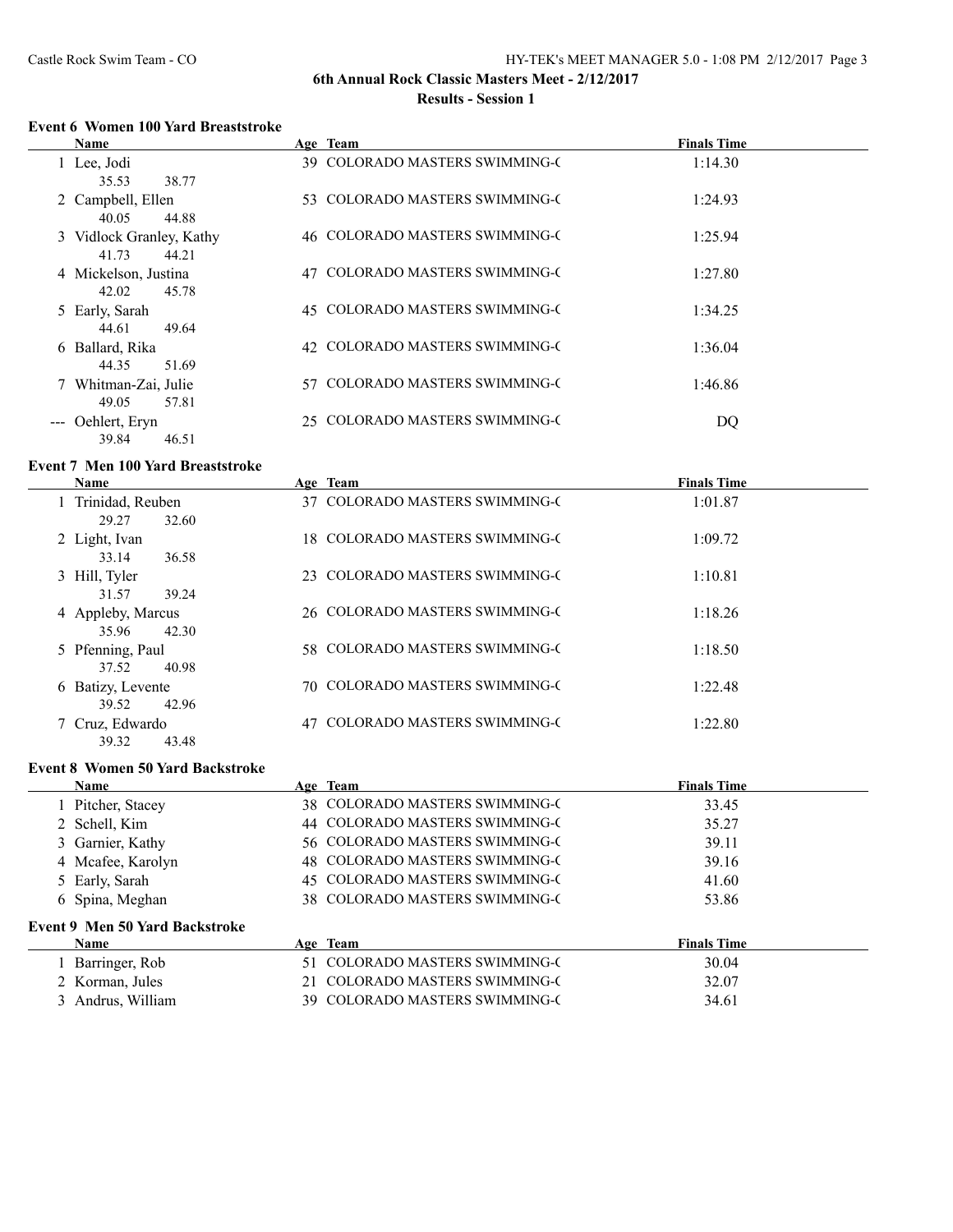i.

## **6th Annual Rock Classic Masters Meet - 2/12/2017 Results - Session 1**

## **Event 10 Women 500 Yard Freestyle**

| <b>Name</b>           |                |       | Age Team |       |       |                                |       | <b>Finals Time</b> |  |
|-----------------------|----------------|-------|----------|-------|-------|--------------------------------|-------|--------------------|--|
| 1 Jones, Shannon      |                |       |          |       |       | 27 COLORADO MASTERS SWIMMING-C |       | 5:58.14            |  |
| 31.28<br>36.61        | 34.68<br>35.39 | 35.93 | 36.31    | 36.82 | 36.77 | 37.11                          | 37.24 |                    |  |
| 2 Dussliere, Julie    |                |       |          |       |       | 44 COLORADO MASTERS SWIMMING-C |       | 6:14.28            |  |
| 33.73<br>37.92        | 36.97<br>36.31 | 38.28 | 38.04    | 38.39 | 37.90 | 38.49                          | 38.25 |                    |  |
| 3 Zantell, Ashley     |                |       |          |       |       | 27 COLORADO MASTERS SWIMMING-C |       | 6:15.76            |  |
| 32.27<br>39.16        | 35.21<br>38.60 | 36.52 | 37.59    | 38.46 | 38.92 | 39.01                          | 40.02 |                    |  |
| 4 Garofano, Tiffany   |                |       |          |       |       | 43 COLORADO MASTERS SWIMMING-C |       | 7:08.32            |  |
| 39.03<br>43.99        | 41.69<br>41.33 | 43.03 | 43.80    | 43.96 | 43.44 | 44.18                          | 43.87 |                    |  |
| 5 Cummings, Trish     |                |       |          |       |       | 40 COLORADO MASTERS SWIMMING-C |       | 7:17.69            |  |
| 37.80<br>44.70        | 43.20<br>43.09 | 44.69 | 44.99    | 44.83 | 44.38 | 45.07                          | 44.94 |                    |  |
| 6 Anglin, Susan       |                |       |          |       |       | 28 COLORADO MASTERS SWIMMING-C |       | 7:19.44            |  |
| 38.30<br>45.30        | 41.71<br>42.34 | 43.40 | 44.43    | 44.26 | 44.60 | 47.33                          | 47.77 |                    |  |
| 7 Hartney, Tanya      |                |       |          |       |       | 44 COLORADO MASTERS SWIMMING-C |       | 7:19.47            |  |
| 39.98<br>44.60        | 43.10<br>42.11 | 43.91 | 45.28    | 44.94 | 45.40 | 45.40                          | 44.75 |                    |  |
| 8 Lincoln, Laura Beth |                |       |          |       |       | 33 COLORADO MASTERS SWIMMING-C |       | 7:25.48            |  |
| 37.81<br>44.98        | 44.52<br>44.39 | 45.39 | 45.52    | 45.05 | 45.79 | 46.15                          | 45.88 |                    |  |
| 9 Soto, Sandra        |                |       |          |       |       | 42 COLORADO MASTERS SWIMMING-C |       | 7:54.23            |  |
| 44.11<br>48.88        | 45.91<br>44.58 | 47.72 | 47.21    | 48.63 | 49.13 | 49.56                          | 48.50 |                    |  |
| 10 Moreno, Bridget    |                |       |          |       |       | 42 COLORADO MASTERS SWIMMING-C |       | 7:54.37            |  |
| 44.84<br>48.76        | 46.51<br>43.24 | 46.92 | 48.25    | 48.08 | 49.22 | 49.28                          | 49.27 |                    |  |
| 11 Ballard, Rika      |                |       |          |       |       | 42 COLORADO MASTERS SWIMMING-C |       | 8:02.97            |  |
| 41.44<br>50.61        | 44.97<br>48.32 | 46.97 | 48.12    | 49.86 | 49.92 | 51.02                          | 51.74 |                    |  |

## **Event 11 Men 500 Yard Freestyle**

 $\overline{a}$ 

| <b>Name</b>       |       |       | Age Team |       |                                    |       |         | <b>Finals Time</b> |  |
|-------------------|-------|-------|----------|-------|------------------------------------|-------|---------|--------------------|--|
| Batchelder, John  |       |       |          |       | 36 COLORADO MASTERS SWIMMING-C     |       |         | 5:29.72            |  |
| 29.56             | 32.36 | 33.40 | 33.76    | 33.73 | 33.83                              | 33.59 | 33.58   |                    |  |
| 33.21             | 32.70 |       |          |       |                                    |       |         |                    |  |
| 2 Smith, David    |       |       |          |       | 29 COLORADO MASTERS SWIMMING-C     |       |         | 5:46.55            |  |
| 31.12             | 33.84 | 35.36 | 35.44    | 35.83 | 35.67                              | 35.63 | 35.53   |                    |  |
| 35.16             | 32.97 |       |          |       |                                    |       |         |                    |  |
| 3 Brower, William |       |       |          |       | 50 COLORADO MASTERS SWIMMING-C     |       | 6:35.26 |                    |  |
| 34.93             | 37.54 | 39.51 | 39.59    | 40.61 | 40.93                              | 41.34 | 41.53   |                    |  |
| 41.32             | 37.96 |       |          |       |                                    |       |         |                    |  |
| 4 Rapaport, Mike  |       |       |          |       | <b>COLORADO MASTERS SWIMMING-C</b> |       |         | 6:52.75            |  |
| 39.06             | 40.86 | 42.29 | 42.62    | 41.58 | 42.00                              | 41.82 | 41.64   |                    |  |
| 41.18             | 39.70 |       |          |       |                                    |       |         |                    |  |
| 5 Brown, Brian    |       |       |          |       | 46 COLORADO MASTERS SWIMMING-C     |       |         | 8:09.12            |  |
| 39.55             | 44.90 | 48.89 | 49.95    | 48.55 | 52.80                              | 52.77 | 51.45   |                    |  |
| 49.75             | 50.51 |       |          |       |                                    |       |         |                    |  |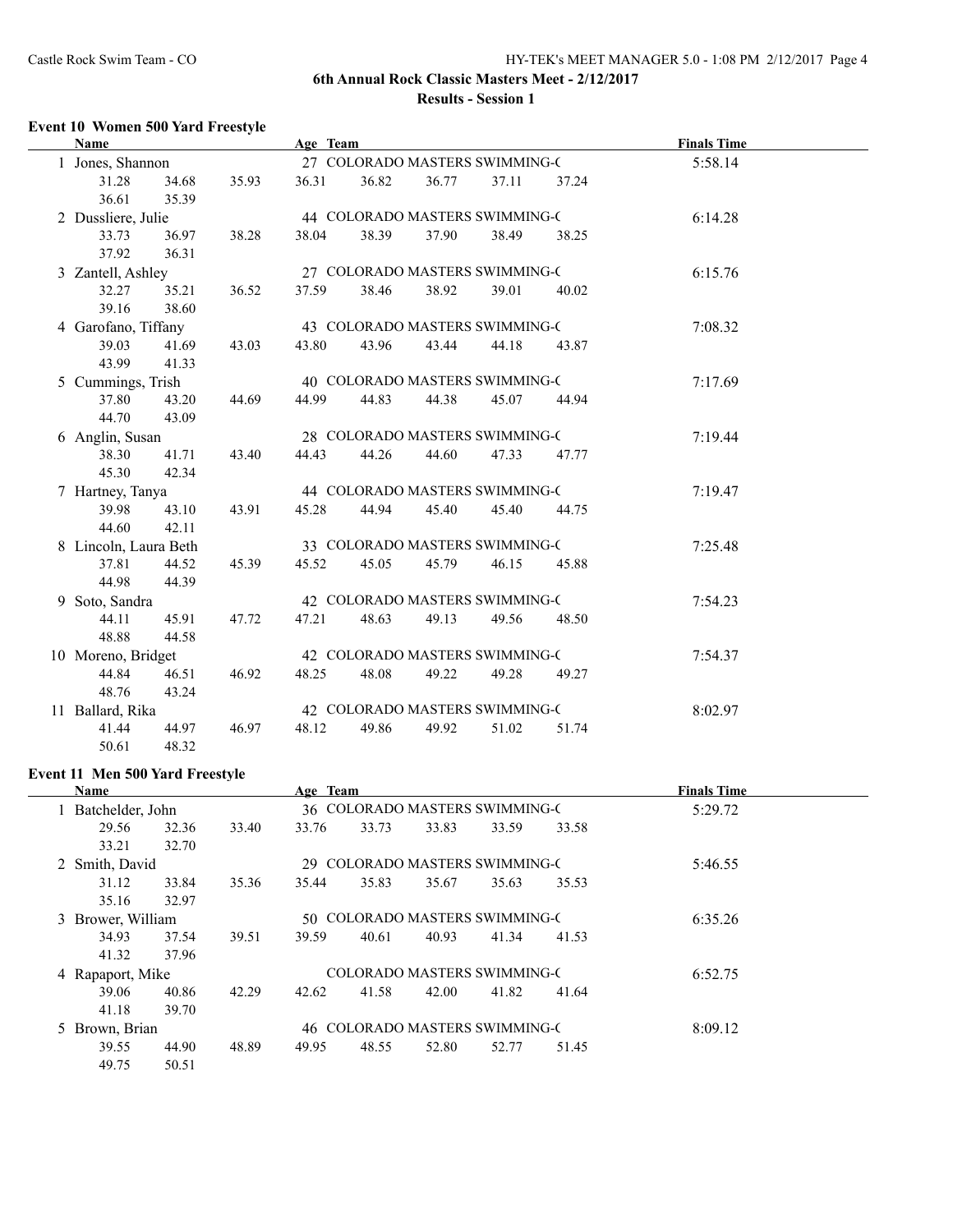## **Event 12 Women 100 Yard Freestyle**

| <b>Name</b>                             |     | Age Team                           | <b>Finals Time</b> |
|-----------------------------------------|-----|------------------------------------|--------------------|
| 1 Garnier, Kathy<br>29.56<br>31.99      |     | 56 COLORADO MASTERS SWIMMING-C     | 1:01.55            |
| 2 Martin, Kimberly<br>30.04<br>32.74    |     | 52 COLORADO MASTERS SWIMMING-C     | 1:02.78            |
| 3 Cezo, Katie<br>31.03<br>32.42         |     | 30 COLORADO MASTERS SWIMMING-C     | 1:03.45            |
| 4 Dussliere, Julie<br>30.98<br>33.53    |     | 44 COLORADO MASTERS SWIMMING-C     | 1:04.51            |
| 5 Mcafee, Karolyn<br>32.15<br>33.59     |     | 48 COLORADO MASTERS SWIMMING-C     | 1:05.74            |
| 6 Shillinger, Karolyn<br>32.64<br>36.05 |     | 53 COLORADO MASTERS SWIMMING-C     | 1:08.69            |
| 7 Schaffer, Alison<br>33.44<br>36.28    |     | 30 COLORADO MASTERS SWIMMING-C     | 1:09.72            |
| 8 Flynn, Cindy<br>35.44<br>37.79        | 63. | <b>COLORADO MASTERS SWIMMING-C</b> | 1:13.23            |
| 9 Garofano, Tiffany<br>35.85<br>37.89   |     | 43 COLORADO MASTERS SWIMMING-C     | 1:13.74            |
| 10 Moreno, Bridget<br>37.34<br>38.02    |     | 42 COLORADO MASTERS SWIMMING-C     | 1:15.36            |
| 11 Cummings, Trish<br>36.67<br>39.90    |     | 40 COLORADO MASTERS SWIMMING-C     | 1:16.57            |
| 12 Hartney, Tanya<br>36.89<br>39.86     |     | 44 COLORADO MASTERS SWIMMING-C     | 1:16.75            |
| 13 Smith, Rika<br>37.75<br>40.91        | 41  | <b>COLORADO MASTERS SWIMMING-C</b> | 1:18.66            |
| 14 Ray, Shaundra<br>39.96<br>44.51      | 48  | <b>COLORADO MASTERS SWIMMING-C</b> | 1:24.47            |

## **Event 13 Men 100 Yard Freestyle**

| <b>Name</b>                          |     | Age Team                           | <b>Finals Time</b> |
|--------------------------------------|-----|------------------------------------|--------------------|
| 1 Smith, Walter<br>25.09<br>25.92    |     | 26 COLORADO MASTERS SWIMMING-C     | 51.01              |
| 2 Light, Ivan<br>24.48<br>26.72      |     | 18 COLORADO MASTERS SWIMMING-C     | 51.20              |
| 3 Robinson, Eric<br>25.99<br>28.59   |     | 40 COLORADO MASTERS SWIMMING-C     | 54.58              |
| 4 Barringer, Rob<br>26.81<br>28.35   |     | 51 COLORADO MASTERS SWIMMING-C     | 55.16              |
| 5 Martin, Garret<br>26.94<br>28.93   |     | 25 COLORADO MASTERS SWIMMING-C     | 55.87              |
| 6 Korman, Jules<br>27.99<br>29.41    | 21  | COLORADO MASTERS SWIMMING-C        | 57.40              |
| 7 Silver, Scott<br>28.40<br>32.59    |     | 30 COLORADO MASTERS SWIMMING-C     | 1:00.99            |
| 8 Ballard, Jeffrey<br>28.25<br>33.66 | 25. | COLORADO MASTERS SWIMMING-C        | 1:01.91            |
| 9 Chester, Justin<br>29.73<br>32.74  | 41  | <b>COLORADO MASTERS SWIMMING-C</b> | 1:02.47            |
| 10 Pfenning, Paul<br>29.94<br>32.98  |     | 58 COLORADO MASTERS SWIMMING-C     | 1:02.92            |
| Wu, Wayne<br>29.25<br>33.77          |     | 34 COLORADO MASTERS SWIMMING-C     | 1:03.02            |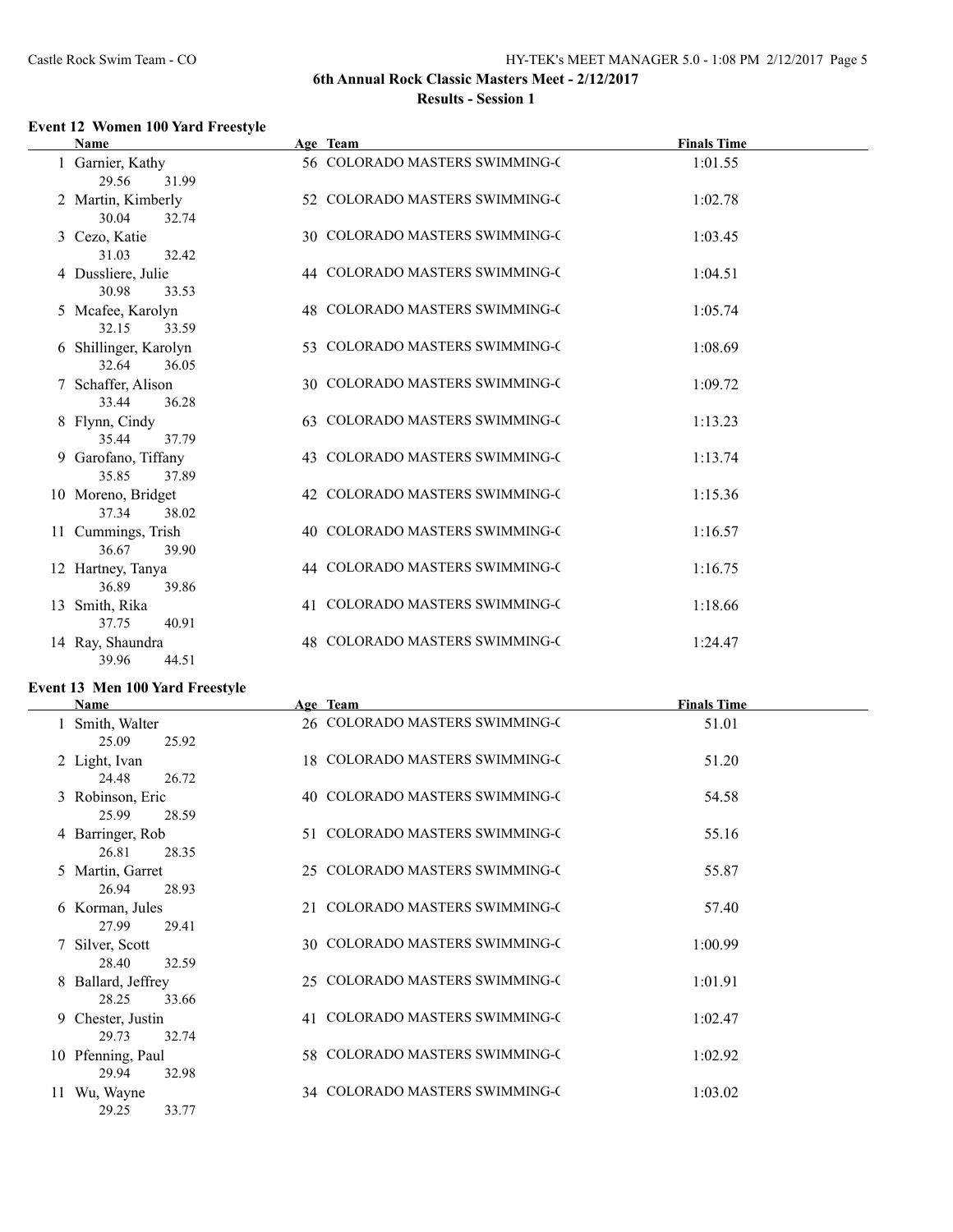## **(Event 13 Men 100 Yard Freestyle)**

|    | <b>Name</b>                          | Age Team                           | <b>Finals Time</b> |
|----|--------------------------------------|------------------------------------|--------------------|
|    | 12 Chambers, Rob<br>32.98<br>35.91   | 44 COLORADO MASTERS SWIMMING-C     | 1:08.89            |
| 13 | Abernathy, Timothy<br>35.81<br>33.41 | 26 COLORADO MASTERS SWIMMING-C     | 1:09.22            |
| 14 | Andrus, William<br>37.29<br>33.99    | 39 COLORADO MASTERS SWIMMING-C     | 1:11.28            |
|    | 15 Burson, Bill<br>41.04<br>42.05    | <b>COLORADO MASTERS SWIMMING-C</b> | 1:23.09            |
|    | 16 Bygott, Pat<br>48.04<br>57.08     | 61 COLORADO MASTERS SWIMMING-C     | 1:45.12            |
|    | --- Cruz, Edwardo<br>30.73<br>32.87  | COLORADO MASTERS SWIMMING-C        | DQ                 |

## **Event 14 Women 200 Yard IM**

| <b>Name</b>           |       |       | Age Team                       | <b>Finals Time</b> |
|-----------------------|-------|-------|--------------------------------|--------------------|
| 1 Lee, Jodi           |       |       | 39 COLORADO MASTERS SWIMMING-C | 2:25.97            |
| 30.22                 | 38.95 | 41.22 | 35.58                          |                    |
| 2 Lincoln, Laura Beth |       |       | 33 COLORADO MASTERS SWIMMING-C | 3:06.55            |
| 40.51                 | 47.47 | 54.50 | 44.07                          |                    |
| 3 Cummings, Trish     |       |       | 40 COLORADO MASTERS SWIMMING-C | 3:14.07            |
| 40.56                 | 49.79 | 59.11 | 44.61                          |                    |
| 4 Early, Sarah        |       |       | 45 COLORADO MASTERS SWIMMING-C | 3:14.10            |
| 46.07                 | 49.35 | 52.61 | 46.07                          |                    |

#### **Event 15 Men 200 Yard IM**

| <b>Name</b>      |       |       | Age Team                       | <b>Finals Time</b> |  |
|------------------|-------|-------|--------------------------------|--------------------|--|
| Smith, David     |       |       | 29 COLORADO MASTERS SWIMMING-C | 2:22.06            |  |
| 28.92            | 38.41 | 42.22 | 32.51                          |                    |  |
| 2 Champlin, Pete |       |       | 48 COLORADO MASTERS SWIMMING-C | 2:24.10            |  |
| 30.43            | 39.36 | 40.96 | 33.35                          |                    |  |
| 3 Silver, Scott  |       |       | 30 COLORADO MASTERS SWIMMING-C | 2:56.17            |  |
| 33.85            | 40.32 | 57.38 | 44.62                          |                    |  |

#### **Event 16 Women 50 Yard Freestyle**

|    | Name                   |     | Age Team                           | <b>Finals Time</b> |  |
|----|------------------------|-----|------------------------------------|--------------------|--|
|    | Jones, Shannon         | 27  | <b>COLORADO MASTERS SWIMMING-C</b> | 27.01              |  |
|    | 2 Cezo, Katie          | 30  | <b>COLORADO MASTERS SWIMMING-C</b> | 27.63              |  |
|    | 3 Garnier, Kathy       | 56  | <b>COLORADO MASTERS SWIMMING-C</b> | 28.13              |  |
|    | 4 Martin, Kimberly     | 52  | <b>COLORADO MASTERS SWIMMING-C</b> | 28.84              |  |
|    | 5 Pitcher, Stacey      | 38  | <b>COLORADO MASTERS SWIMMING-C</b> | 29.13              |  |
|    | 6 Dussliere, Julie     |     | <b>COLORADO MASTERS SWIMMING-C</b> | 29.56              |  |
|    | 7 Shillinger, Karolyn  | 53  | <b>COLORADO MASTERS SWIMMING-C</b> | 30.02              |  |
| 8. | Schell, Kim            |     | <b>COLORADO MASTERS SWIMMING-C</b> | 30.20              |  |
|    | 9 Campbell, Ellen      | 53  | <b>COLORADO MASTERS SWIMMING-C</b> | 30.39              |  |
| 10 | Bird, Gretchen         | 39. | <b>COLORADO MASTERS SWIMMING-C</b> | 31.54              |  |
| 11 | Vidlock Granley, Kathy | 46  | <b>COLORADO MASTERS SWIMMING-C</b> | 31.91              |  |
|    | 12 Flynn, Cindy        | 63  | <b>COLORADO MASTERS SWIMMING-C</b> | 32.18              |  |
| 13 | Mickelson, Justina     | 47  | COLORADO MASTERS SWIMMING-C        | 33.14              |  |
|    | 14 Moreno, Bridget     | 42  | <b>COLORADO MASTERS SWIMMING-C</b> | 34.25              |  |
| 15 | Cummings, Trish        | 40  | <b>COLORADO MASTERS SWIMMING-C</b> | 34.53              |  |
|    | *16 Smith, Rika        | 41  | <b>COLORADO MASTERS SWIMMING-C</b> | 34.83              |  |
|    | *16 Garofano, Tiffany  | 43  | <b>COLORADO MASTERS SWIMMING-C</b> | 34.83              |  |
|    | 18 Bunevich, Stephanie | 49. | <b>COLORADO MASTERS SWIMMING-C</b> | 34.89              |  |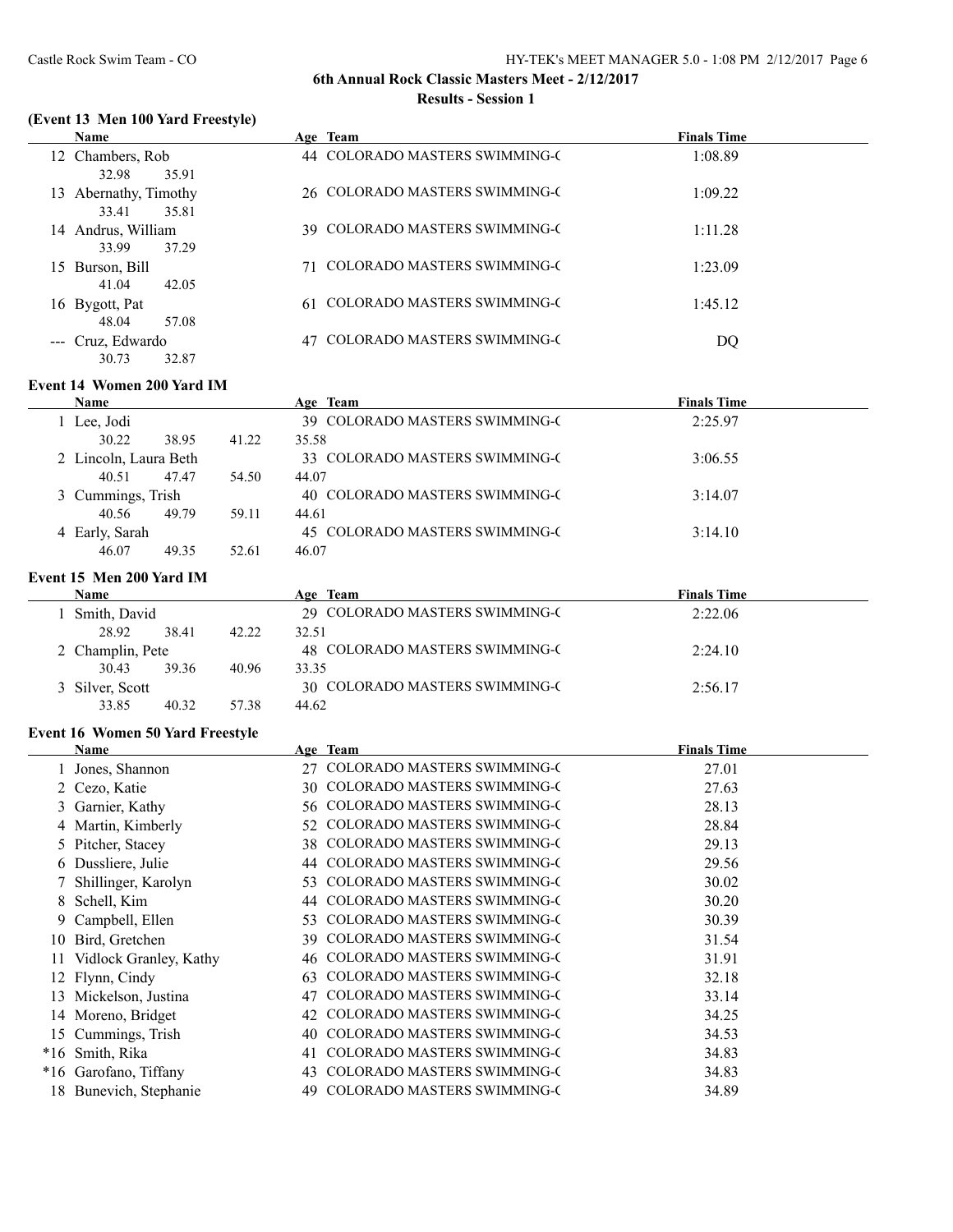## **(Event 16 Women 50 Yard Freestyle)**

| Name                  | Age Team                       | <b>Finals Time</b> |  |
|-----------------------|--------------------------------|--------------------|--|
| 19 Soto, Sandra       | 42 COLORADO MASTERS SWIMMING-C | 35.63              |  |
| 20 Whitman-Zai, Julie | 57 COLORADO MASTERS SWIMMING-C | 37.88              |  |
| 21 Ray, Shaundra      | 48 COLORADO MASTERS SWIMMING-C | 38.60              |  |
| 22 Spina, Meghan      | 38 COLORADO MASTERS SWIMMING-C | 43.48              |  |

## **Event 17 Men 50 Yard Freestyle**

|    | <b>Name</b>           |     | Age Team                           | <b>Finals Time</b> |
|----|-----------------------|-----|------------------------------------|--------------------|
|    | 1 Smith, Walter       |     | 26 COLORADO MASTERS SWIMMING-C     | 22.82              |
|    | 2 Light, Ivan         | 18  | <b>COLORADO MASTERS SWIMMING-C</b> | 23.09              |
|    | 3 Byers, Tim          | 34  | <b>COLORADO MASTERS SWIMMING-C</b> | 24.13              |
|    | 4 Martin, Garret      | 25  | <b>COLORADO MASTERS SWIMMING-C</b> | 24.50              |
|    | 5 Kline, Rich         | 52  | <b>COLORADO MASTERS SWIMMING-C</b> | 25.42              |
|    | 6 Hill, Tyler         | 23  | <b>COLORADO MASTERS SWIMMING-C</b> | 25.56              |
|    | 7 Korman, Jules       | 21  | <b>COLORADO MASTERS SWIMMING-C</b> | 25.89              |
|    | 8 Appleby, Marcus     |     | 26 COLORADO MASTERS SWIMMING-C     | 26.67              |
|    | 9 Bunevich, Steve     | 56. | <b>COLORADO MASTERS SWIMMING-C</b> | 27.60              |
|    | 10 Chester, Justin    | 41  | <b>COLORADO MASTERS SWIMMING-C</b> | 27.71              |
|    | Pfenning, Paul        | 58. | <b>COLORADO MASTERS SWIMMING-C</b> | 28.05              |
|    | Souders, John         | 52. | <b>COLORADO MASTERS SWIMMING-C</b> | 28.24              |
| 13 | Wu, Wayne             | 34  | <b>COLORADO MASTERS SWIMMING-C</b> | 28.68              |
|    | 14 Abernathy, Timothy | 26  | <b>COLORADO MASTERS SWIMMING-C</b> | 30.09              |
| 15 | Chambers, Rob         | 44  | <b>COLORADO MASTERS SWIMMING-C</b> | 30.64              |
|    | 16 Brown, Brian       | 46  | <b>COLORADO MASTERS SWIMMING-C</b> | 33.06              |
|    | Andrus, William       | 39. | <b>COLORADO MASTERS SWIMMING-C</b> | 33.10              |
|    | 18 Bygott, Pat        | 61  | <b>COLORADO MASTERS SWIMMING-C</b> | 43.30              |

## **Event 18 Women 100 Yard Butterfly**

| Name                 | Age Team                       | <b>Finals Time</b> |  |
|----------------------|--------------------------------|--------------------|--|
| Jodi, Lee            | 39 COLORADO MASTERS SWIMMING-C | 1:08.37            |  |
| 32.00<br>36.37       |                                |                    |  |
| 2 Anglin, Susan      | 28 COLORADO MASTERS SWIMMING-C | 1:17.96            |  |
| 35.92<br>42.04       |                                |                    |  |
| 3 Cummings, Trish    | 40 COLORADO MASTERS SWIMMING-C | 1:32.97            |  |
| 41.84<br>51.13       |                                |                    |  |
| 4 Early, Sarah       | 45 COLORADO MASTERS SWIMMING-C | 1:39.47            |  |
| 47.55<br>51.92       |                                |                    |  |
| 5 Mickelson, Justina | 47 COLORADO MASTERS SWIMMING-C | 1:42.82            |  |
| 47.46<br>55.36       |                                |                    |  |

## **Event 19 Men 100 Yard Butterfly**

| <b>Name</b>                           | Age Team                           | <b>Finals Time</b> |
|---------------------------------------|------------------------------------|--------------------|
| 1 Robinson, Eric<br>27.83<br>31.48    | 40 COLORADO MASTERS SWIMMING-C     | 59.31              |
| 2 Smith, David<br>30.06<br>32.54      | 29 COLORADO MASTERS SWIMMING-C     | 1:02.60            |
| 3 Porras, Felipe<br>33.57<br>29.53    | 21 COLORADO MASTERS SWIMMING-C     | 1:03.10            |
| 4 Light, Ivan<br>30.58<br>35.22       | 18 COLORADO MASTERS SWIMMING-C     | 1:05.80            |
| 5 Abrahams, Richard<br>35.80<br>31.01 | <b>COLORADO MASTERS SWIMMING-C</b> | 1:06.81            |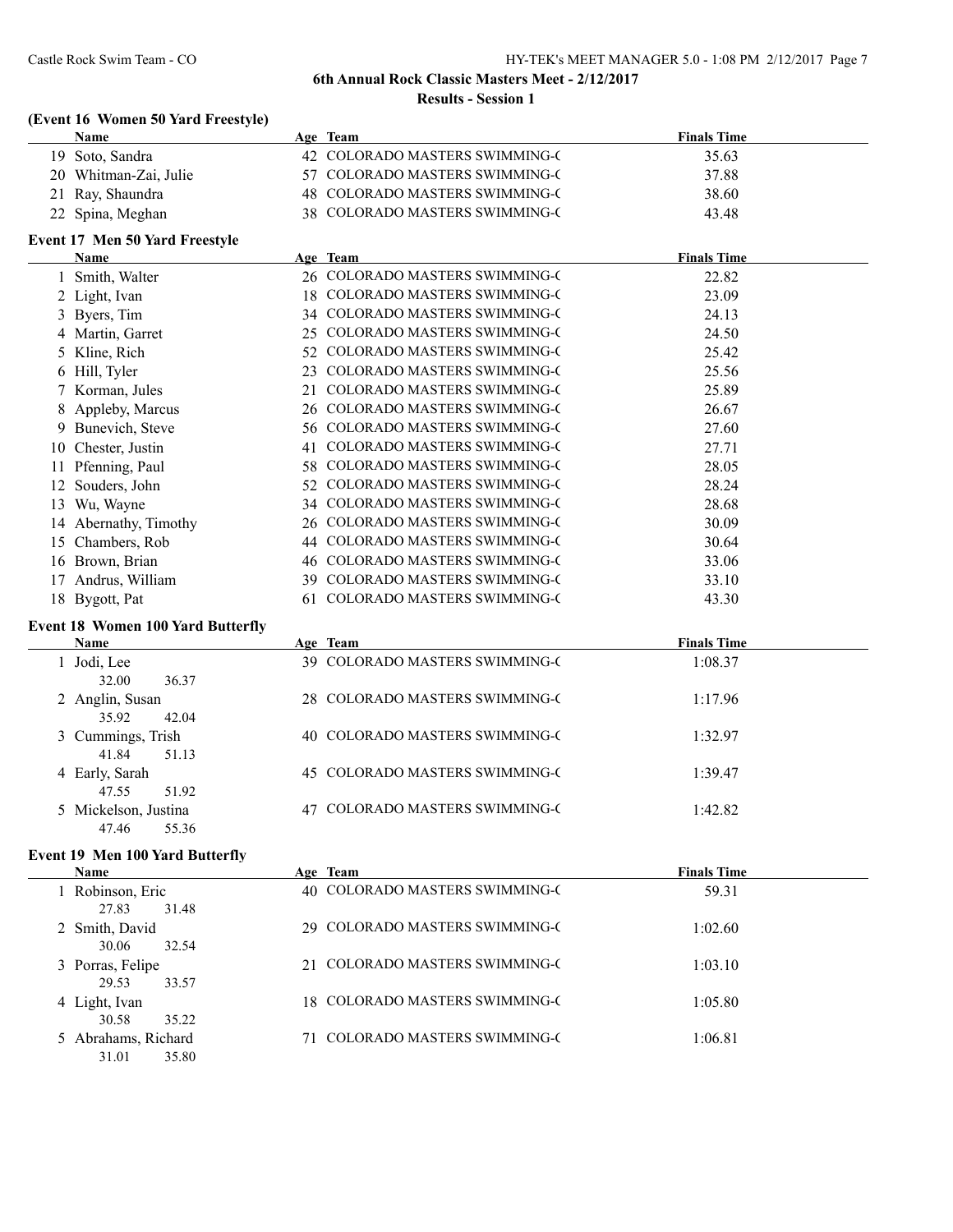#### **Event 20 Women 100 Yard Backstroke**

| Name                | Age Team                       | <b>Finals Time</b> |
|---------------------|--------------------------------|--------------------|
| Lincoln, Laura Beth | 33 COLORADO MASTERS SWIMMING-C | 1:25.93            |
| 41.47<br>44.46      |                                |                    |
| 2 Early, Sarah      | 45 COLORADO MASTERS SWIMMING-C | 1:30.59            |
| 43.95<br>46.64      |                                |                    |

#### **Event 21 Men 100 Yard Backstroke**

| <b>Name</b>       | Age Team                       | <b>Finals Time</b> |
|-------------------|--------------------------------|--------------------|
| Bugby, Eric       | 33 COLORADO MASTERS SWIMMING-C | 55.41              |
| 27.34<br>28.07    |                                |                    |
| 2 Barringer, Rob  | 51 COLORADO MASTERS SWIMMING-C | 1:07.05            |
| 32.85<br>34.20    |                                |                    |
| 3 Cruz, Edwardo   | 47 COLORADO MASTERS SWIMMING-C | 1:10.06            |
| 36.20<br>33.86    |                                |                    |
| 4 Korman, Jules   | 21 COLORADO MASTERS SWIMMING-C | 1:13.29            |
| 37.93<br>35.36    |                                |                    |
| 5 Silver, Scott   | 30 COLORADO MASTERS SWIMMING-C | 1:14.21            |
| 37.73<br>36.48    |                                |                    |
| 6 Andrus, William | 39 COLORADO MASTERS SWIMMING-C | 1:18.73            |
| 37.69<br>41.04    |                                |                    |

#### **Event 22 Women 50 Yard Breaststroke**

|    | Name                                     |     | Age Team                           | <b>Finals Time</b> |  |
|----|------------------------------------------|-----|------------------------------------|--------------------|--|
|    | 1 Lee, Jodi                              | 39. | <b>COLORADO MASTERS SWIMMING-C</b> | 34.42              |  |
|    | 2 Oehlert, Eryn                          | 25  | <b>COLORADO MASTERS SWIMMING-C</b> | 37.52              |  |
|    | 3 Zantell, Ashley                        |     | <b>COLORADO MASTERS SWIMMING-C</b> | 38.84              |  |
|    | 4 Dussliere, Julie                       | 44  | <b>COLORADO MASTERS SWIMMING-C</b> | 39.44              |  |
|    | 5 Vidlock Granley, Kathy                 |     | 46 COLORADO MASTERS SWIMMING-C     | 39.65              |  |
|    | 6 Campbell, Ellen                        | 53. | <b>COLORADO MASTERS SWIMMING-C</b> | 40.22              |  |
|    | 7 Mickelson, Justina                     | 47  | <b>COLORADO MASTERS SWIMMING-C</b> | 40.39              |  |
|    | 8 Schaffer, Alison                       |     | 30 COLORADO MASTERS SWIMMING-C     | 40.64              |  |
|    | 9 Mcafee, Karolyn                        | 48  | <b>COLORADO MASTERS SWIMMING-C</b> | 42.86              |  |
| 10 | Bunevich, Stephanie                      | 49  | <b>COLORADO MASTERS SWIMMING-C</b> | 44.38              |  |
| 11 | Smith, Rika                              | 41  | <b>COLORADO MASTERS SWIMMING-C</b> | 45.99              |  |
|    | Whitman-Zai, Julie                       | 57  | <b>COLORADO MASTERS SWIMMING-C</b> | 47.98              |  |
| 13 | Garofano, Tiffany                        | 43  | <b>COLORADO MASTERS SWIMMING-C</b> | 50.03              |  |
| 14 | Ray, Shaundra                            | 48  | <b>COLORADO MASTERS SWIMMING-C</b> | 51.46              |  |
|    | Bird, Gretchen                           | 39  | COLORADO MASTERS SWIMMING-C        | DQ                 |  |
|    | <b>Event 23 Men 50 Yard Breaststroke</b> |     |                                    |                    |  |
|    | <b>Name</b>                              |     | Age Team                           | <b>Finals Time</b> |  |
|    |                                          |     |                                    |                    |  |

| rvame                 | Age leam                       | rinais lime |  |
|-----------------------|--------------------------------|-------------|--|
| Hill, Tyler           | 23 COLORADO MASTERS SWIMMING-C | 31.38       |  |
| 2 Light, Ivan         | 18 COLORADO MASTERS SWIMMING-C | 33.65       |  |
| 3 Pfenning, Paul      | 58 COLORADO MASTERS SWIMMING-C | 36.97       |  |
| 4 Wu, Wayne           | 34 COLORADO MASTERS SWIMMING-C | 38.43       |  |
| *5 Abernathy, Timothy | 26 COLORADO MASTERS SWIMMING-C | 43.86       |  |
| *5 Appleby, Marcus    | 26 COLORADO MASTERS SWIMMING-C | 43.86       |  |
|                       |                                |             |  |

#### **Event 24 Women 50 Yard Butterfly**

| <b>Name</b>        | Age Team                       | <b>Finals Time</b> |  |
|--------------------|--------------------------------|--------------------|--|
| Jodi, Lee          | 39 COLORADO MASTERS SWIMMING-C | 31.16              |  |
| 2 Cezo, Katie      | 30 COLORADO MASTERS SWIMMING-C | 31.20              |  |
| 3 Martin, Kimberly | 52 COLORADO MASTERS SWIMMING-C | 31.60              |  |
| 4 Zantell, Ashley  | 27 COLORADO MASTERS SWIMMING-C | 32.25              |  |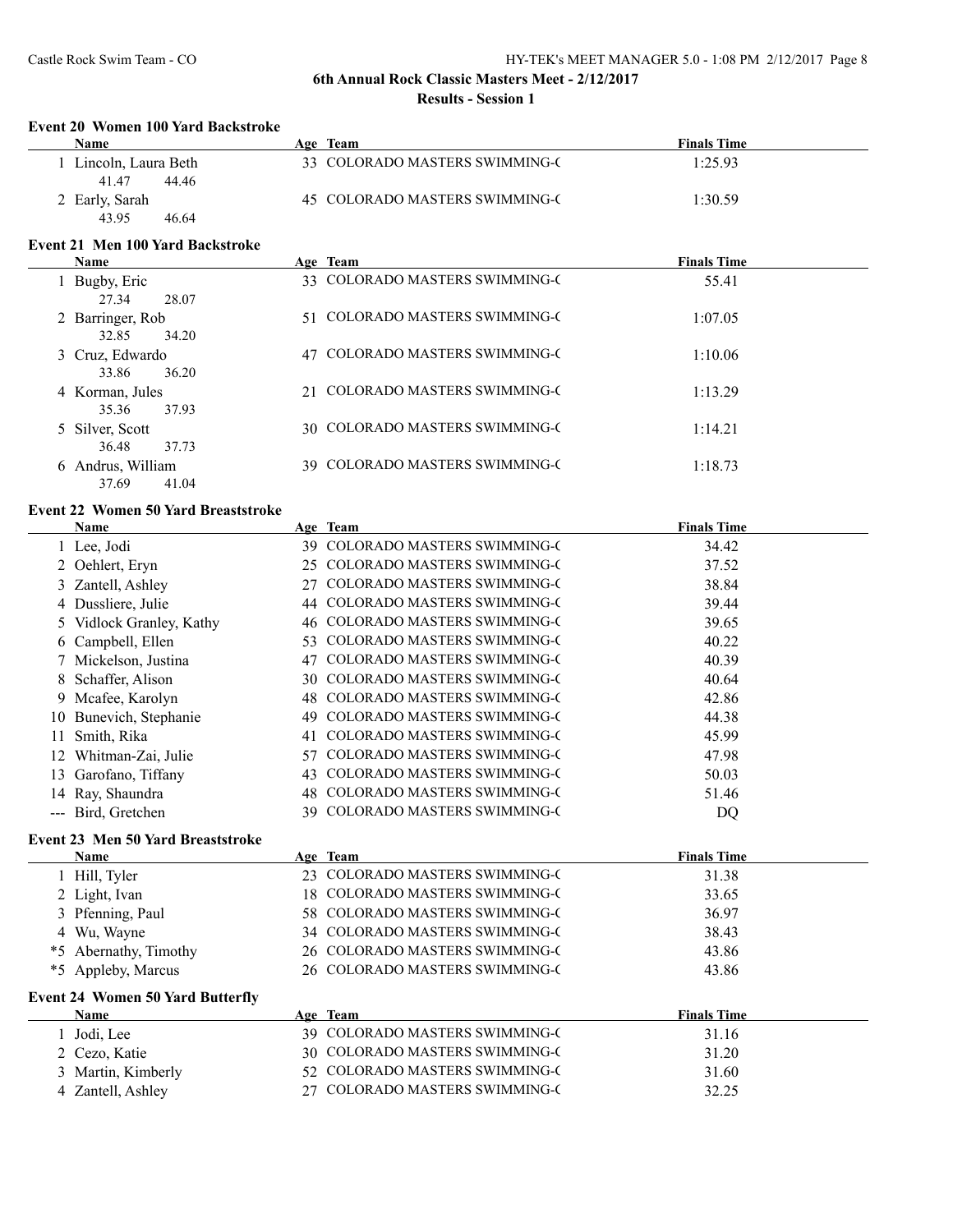## **(Event 24 Women 50 Yard Butterfly)**

| <b>Name</b>              | Age Team                       | <b>Finals Time</b> |
|--------------------------|--------------------------------|--------------------|
| 5 Pitcher, Stacey        | 38 COLORADO MASTERS SWIMMING-C | 33.44              |
| 6 Schell, Kim            | 44 COLORADO MASTERS SWIMMING-C | 34.49              |
| 7 Shillinger, Karolyn    | 53 COLORADO MASTERS SWIMMING-C | 34.74              |
| 8 Anglin, Susan          | 28 COLORADO MASTERS SWIMMING-C | 34.78              |
| 9 Mcafee, Karolyn        | 48 COLORADO MASTERS SWIMMING-C | 36.60              |
| 10 Flynn, Cindy          | 63 COLORADO MASTERS SWIMMING-C | 36.85              |
| 11 Garnier, Kathy        | 56 COLORADO MASTERS SWIMMING-C | 38.48              |
| 12 Oehlert, Eryn         | 25 COLORADO MASTERS SWIMMING-C | 38.56              |
| 13 Cummings, Trish       | 40 COLORADO MASTERS SWIMMING-C | 39.33              |
| Mickelson, Justina<br>14 | 47 COLORADO MASTERS SWIMMING-C | 43.57              |

## **Event 25 Men 50 Yard Butterfly**

| <b>Name</b>         | Age Team                       | <b>Finals Time</b> |
|---------------------|--------------------------------|--------------------|
| 1 Bugby, Eric       | 33 COLORADO MASTERS SWIMMING-C | 24.84              |
| 2 Smith, Walter     | 26 COLORADO MASTERS SWIMMING-C | 25.08              |
| 3 Light, Ivan       | 18 COLORADO MASTERS SWIMMING-C | 25.23              |
| 4 Byers, Tim        | 34 COLORADO MASTERS SWIMMING-C | 26.34              |
| 5 Guillot, Greg     | 32 COLORADO MASTERS SWIMMING-C | 27.08              |
| 6 Champlin, Pete    | 48 COLORADO MASTERS SWIMMING-C | 27.66              |
| 7 Smith, David      | 29 COLORADO MASTERS SWIMMING-C | 28.30              |
| 8 Abrahams, Richard | COLORADO MASTERS SWIMMING-C    | 28.56              |
| 9 Bunevich, Steve   | 56 COLORADO MASTERS SWIMMING-C | 29.82              |
| 10 Pfenning, Paul   | 58 COLORADO MASTERS SWIMMING-C | 33.06              |
| Brown, Brian        | 46 COLORADO MASTERS SWIMMING-C | 38.53              |

## **Event 26 Women 1650 Yard Freestyle**

|   | Name                                                    |       |       | Age Team                       |       |                                |       |       |          | <b>Finals Time</b> |  |
|---|---------------------------------------------------------|-------|-------|--------------------------------|-------|--------------------------------|-------|-------|----------|--------------------|--|
|   | Hayes, Laurie                                           |       |       | 41 COLORADO MASTERS SWIMMING-C |       |                                |       |       |          | 24:13.80           |  |
|   | 39.44                                                   | 43.76 | 44.80 | 44.57                          | 44.48 | 45.05                          | 44.98 | 44.75 |          |                    |  |
|   | 44.64                                                   | 44.29 | 44.30 | 44.00                          | 44.09 | 44.30                          | 44.36 | 44.11 |          |                    |  |
|   | 43.94                                                   | 43.89 | 44.35 | 44.61                          | 44.30 | 44.65                          | 44.25 | 44.35 |          |                    |  |
|   | 44.05                                                   | 44.31 | 44.28 | 44.45                          | 44.48 | 44.07                          | 44.24 | 43.38 | 40.28    |                    |  |
| 2 | Cummings, Trish                                         |       |       |                                |       | 40 COLORADO MASTERS SWIMMING-C |       |       |          | 25:25.41           |  |
|   | 39.34                                                   | 45.24 | 46.11 | 46.69                          | 46.20 | 46.02                          | 45.68 | 47.01 |          |                    |  |
|   | 47.02                                                   | 46.11 | 46.39 | 45.69                          | 46.67 | 47.00                          | 46.38 | 45.88 |          |                    |  |
|   | 46.96                                                   | 46.41 | 46.68 | 46.50                          | 47.11 | 46.86                          | 46.51 | 46.37 |          |                    |  |
|   | 46.62                                                   | 46.80 | 47.36 | 46.62                          | 46.45 | 46.80                          | 46.40 | 46.97 | 44.56    |                    |  |
|   | 33 COLORADO MASTERS SWIMMING-C<br>3 Lincoln, Laura Beth |       |       |                                |       |                                |       |       | 25:32.41 |                    |  |
|   | 39.16                                                   | 44.10 | 44.40 | 44.61                          | 45.20 | 46.17                          | 46.58 | 46.75 |          |                    |  |
|   | 47.52                                                   | 46.69 | 46.80 | 47.55                          | 46.62 | 46.09                          | 47.02 | 47.03 |          |                    |  |
|   | 46.95                                                   | 46.46 | 47.23 | 47.14                          | 46.93 | 47.22                          | 47.05 | 47.32 |          |                    |  |
|   | 47.07                                                   | 46.92 | 46.94 | 47.10                          | 47.84 | 47.17                          | 47.48 | 48.55 | 44.75    |                    |  |
|   | 43 COLORADO MASTERS SWIMMING-C<br>4 Garofano, Tiffany   |       |       |                                |       |                                |       |       | 26:32.66 |                    |  |
|   | 42.51                                                   | 46.75 | 46.71 | 47.24                          | 46.77 | 47.03                          | 47.77 | 48.03 |          |                    |  |
|   | 49.10                                                   | 48.20 | 49.00 | 48.61                          | 47.14 | 48.76                          | 47.55 | 50.22 |          |                    |  |
|   | 47.70                                                   | 47.34 | 50.38 | 49.83                          | 48.95 | 50.44                          | 50.92 | 49.08 |          |                    |  |
|   | 50.87                                                   | 49.59 | 49.46 | 49.22                          | 47.32 | 49.18                          | 48.16 | 48.70 | 44.13    |                    |  |
|   | 42 COLORADO MASTERS SWIMMING-C<br>5 Moreno, Bridget     |       |       |                                |       |                                |       |       | 28:18.29 |                    |  |
|   | 44.15                                                   | 46.81 | 48.82 | 49.24                          | 49.72 | 51.16                          | 50.84 | 51.52 |          |                    |  |
|   | 51.32                                                   | 52.39 | 51.92 | 52.14                          | 52.29 | 52.21                          | 52.21 | 51.80 |          |                    |  |
|   | 51.34                                                   | 52.10 | 52.09 | 52.38                          | 52.11 | 52.24                          | 52.41 | 52.50 |          |                    |  |
|   | 52.90                                                   | 52.47 | 53.09 | 52.70                          | 53.32 | 53.22                          | 52.33 | 51.88 | 50.67    |                    |  |